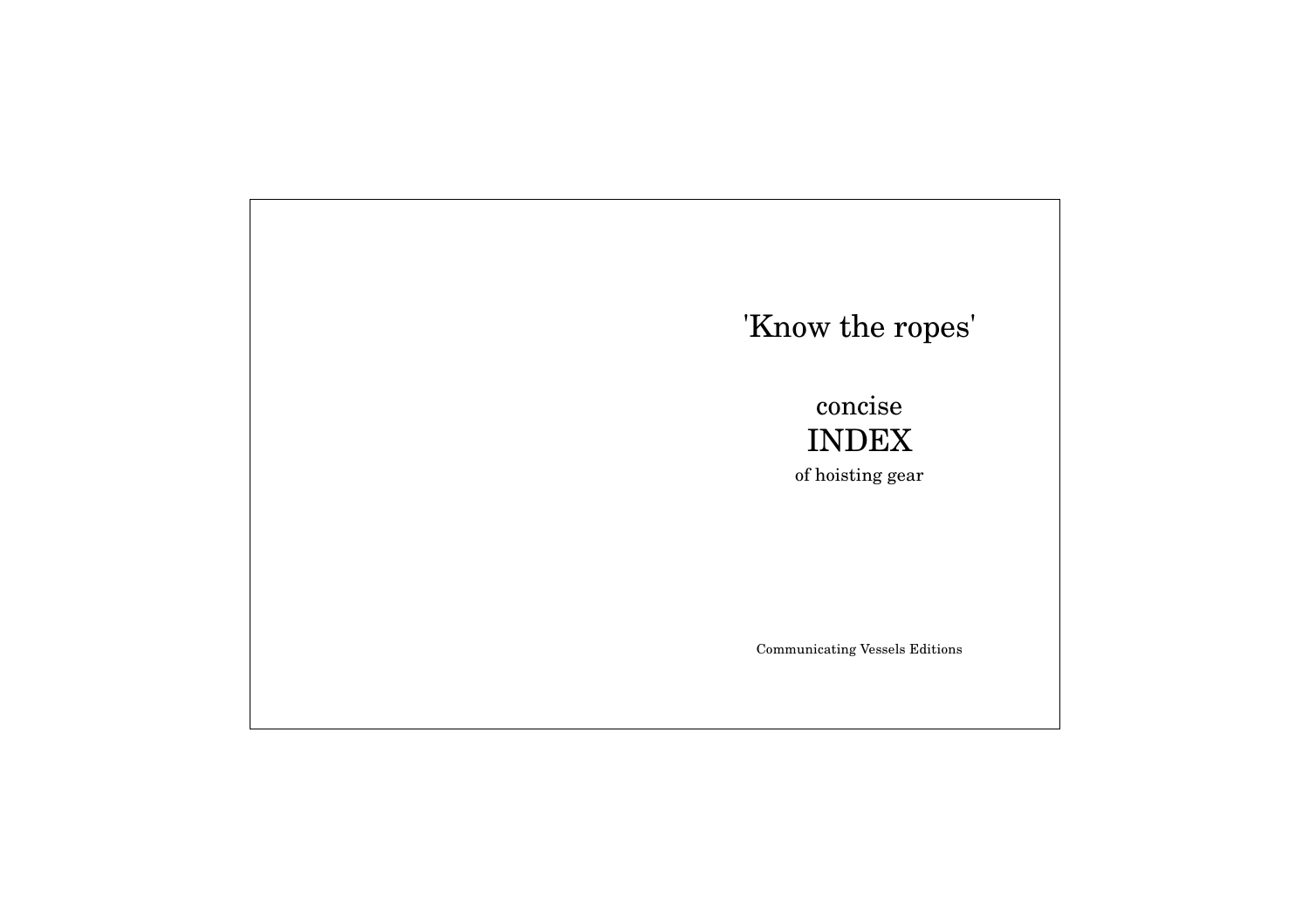# PLEASE NOTE

This index is not complete. Reference to hoisting gear, containing terms that are vulgar, obscene, offensive, or suggest illegal activity, has not been included.

the editor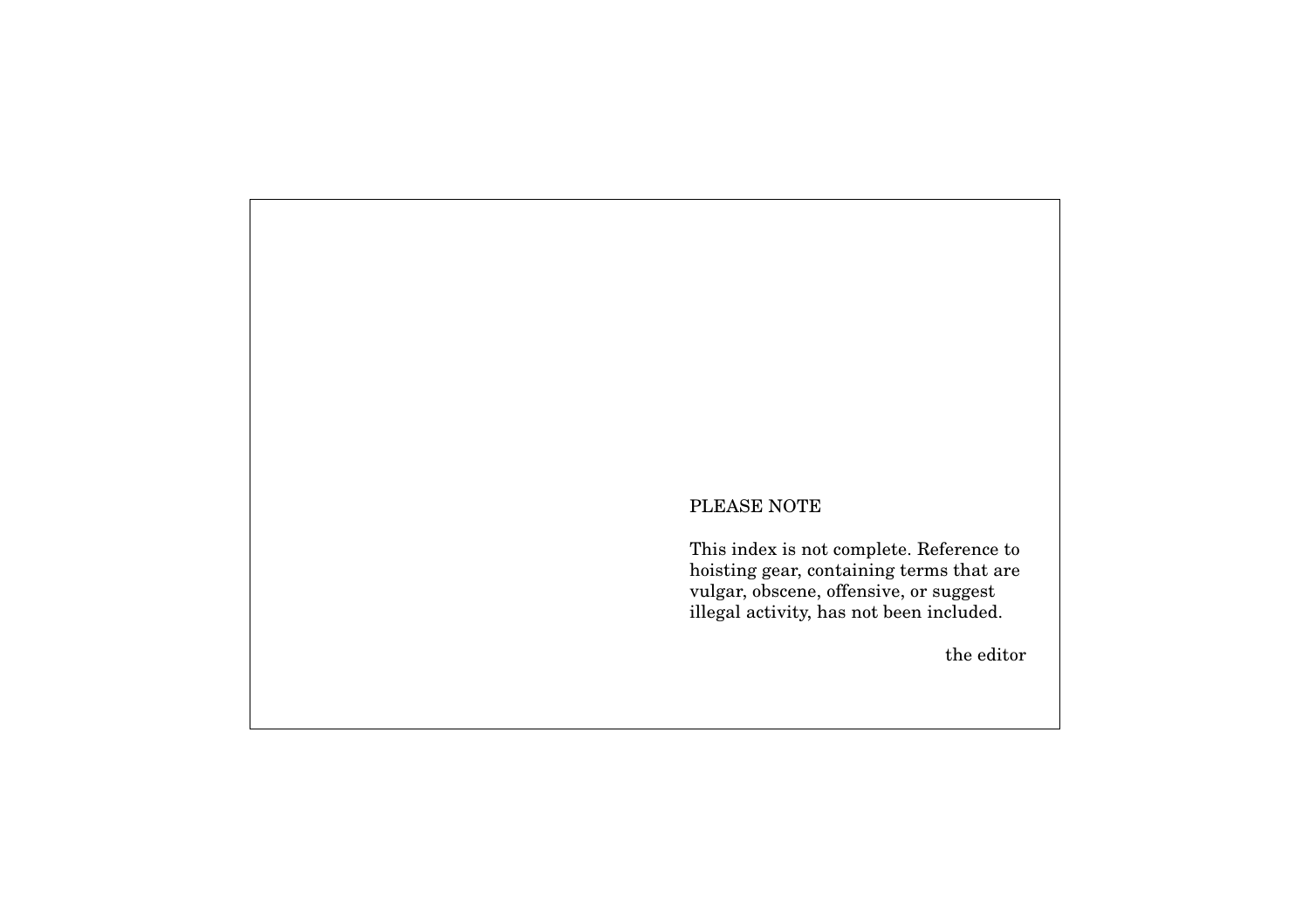## ROOM FOR NOTES

#### PART I

## HOISTING GEAR ON SAILING VESSELS

# Mnemonic: **mftjsrssstmftfsftfrsstfjojijwslskmtm tumtmsfsmtfttmbssbjcg**. There's a rope for the mainsail, a rope for the foresail, a rope for the topsail, a rope for the jib, a rope for the spanker, a rope for the ringsail, a rope for the skysail, a rope for the spritsail, a rope for the staysail, a rope for the topgallant, a rope for the mizzen, a rope

for the fore topsail, a rope for the fore staysail, a rope for the fore trysail, a rope for the fore royal, a rope for the studdingsail, a rope for the storm trysail, a rope for the flying jib, a rope for the outer jib, a rope for the inner jib, a rope for the working sails, a rope for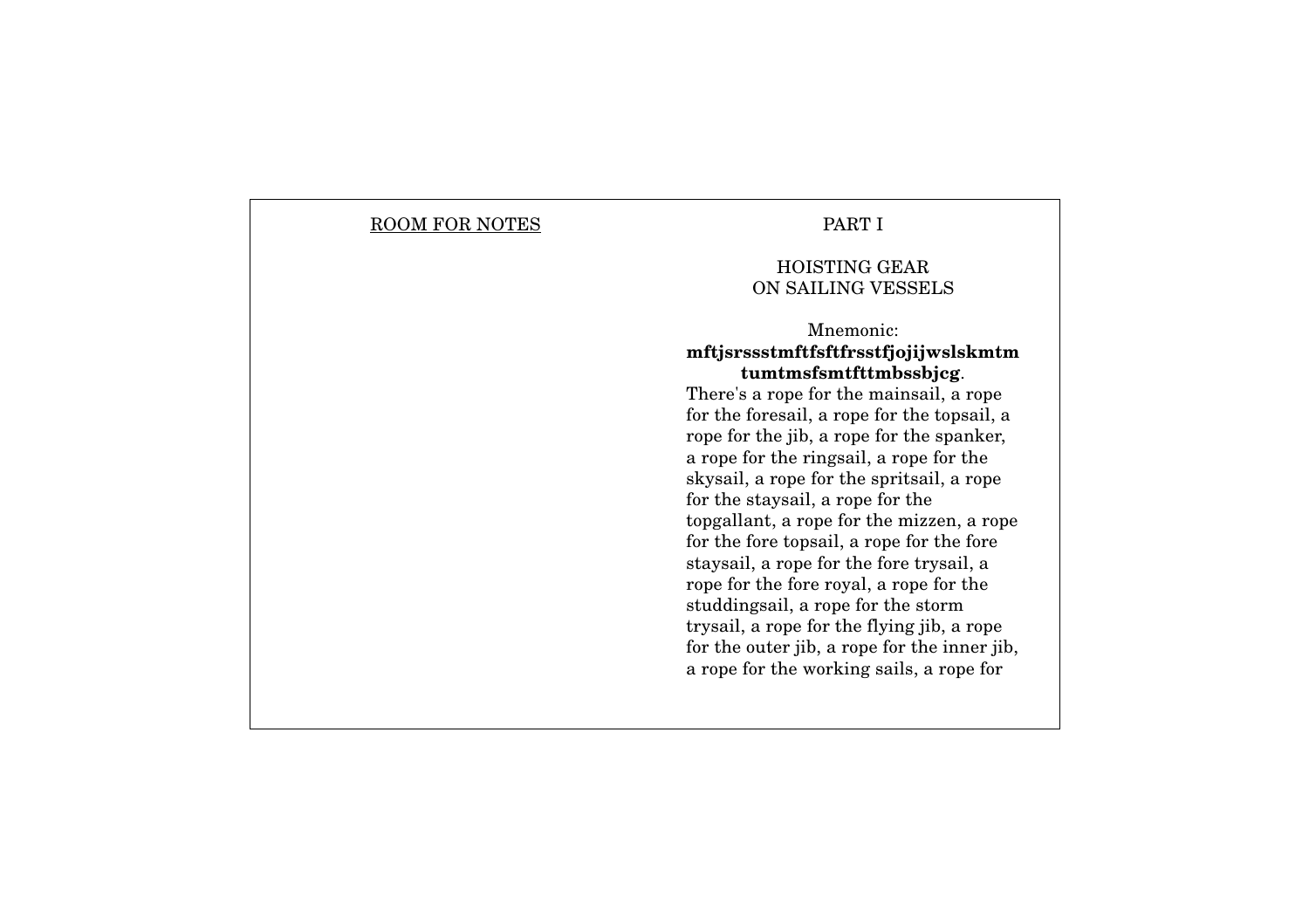the light sails, a rope for the kites, a rope for the mizzen topsail, a rope for the main topsail, a rope for the upper main topsail, a rope for the main staysail, a rope for the fore skysail, a rope for the mizzen topgallant, a rope for the fore topgallant, a rope for the trysail, a rope for the mizzenroyal, a rope for the balloon sail, a rope for the spinnaker, a rope for the balloon jib, a rope for the crossjack and a rope for the Genoa.

Category # 5 Non maritime hoisting gear of the fifth grade.

Mnemonic: **r** This is a rope labelled 'rope'.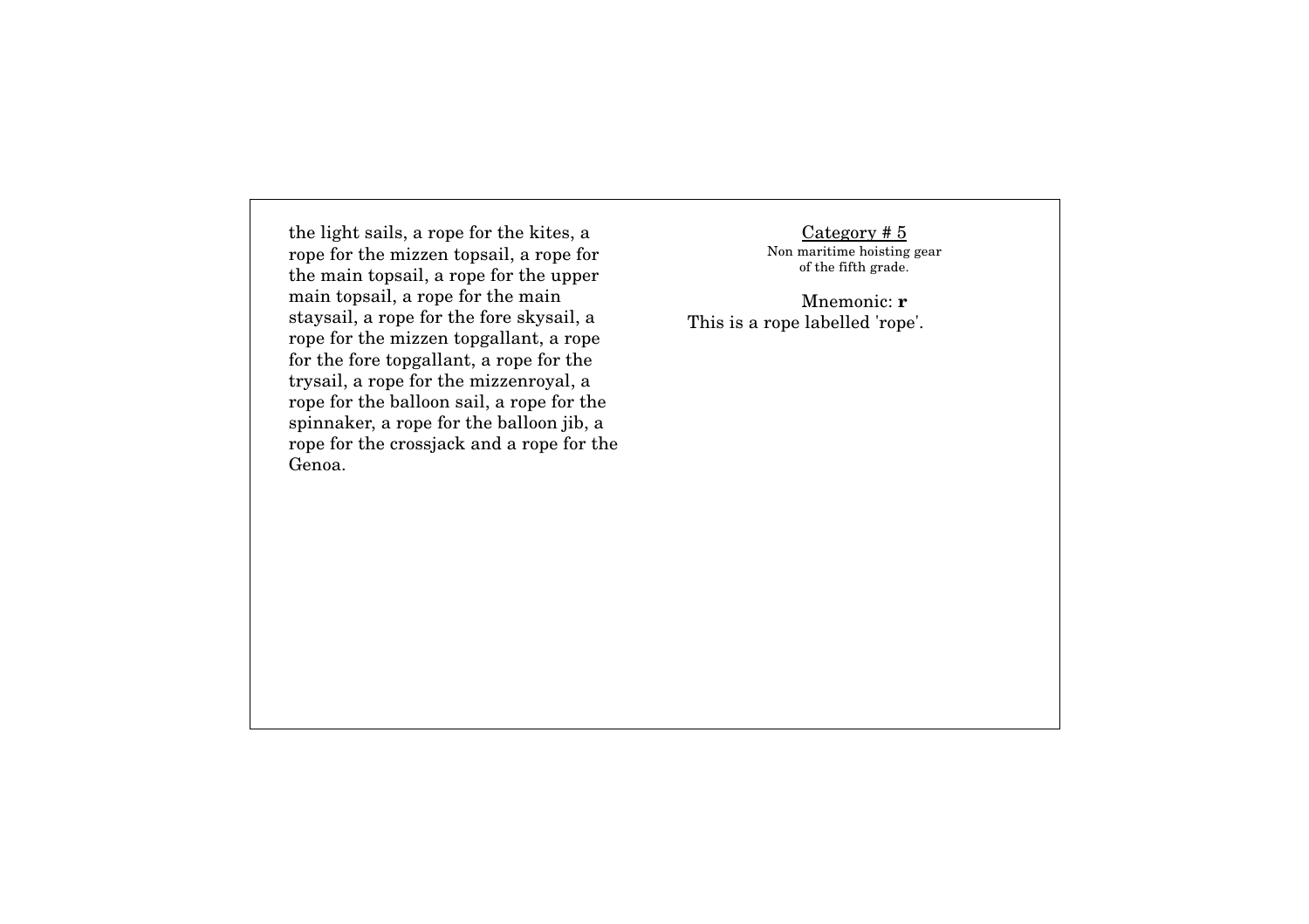Category # 4 Non-maritime hoisting gear of the fourth grade.

#### Mnemonic: **hrgfffeaw**

These are ropes on the 'chance' level: there's a rope labelled 'hazard', one labelled 'random', one labelled 'gender', a rope labelled 'fate # 1', a rope labelled 'fate # 2', a rope labelled 'fortune', one labelled 'everyone's a winner!', etc...

# PART II

## CATEGORIES OF NON-MARITIME HOISTING GEAR

Category # 1 Non-maritime hoisting gear of the first grade.

## Mnemonic: **kcaaitmfsbsfstfcugudgubil**

These are ropes on the 'stock' level: there is a rope labelled 'kinship', one labelled 'consanguinity', one labelled 'affiliation', one labelled 'antecedents', one labelled 'inheritance', one labelled 'tribe', one labelled 'mother', one labelled 'father', one labelled 'spouse', one labelled 'brother', one labelled 'son', one labelled 'first, second, third' or 'fourth cousin', a rope labelled 'uncle, great uncle' or 'distant great-uncle', a rope labelled 'brother-in-law', etc...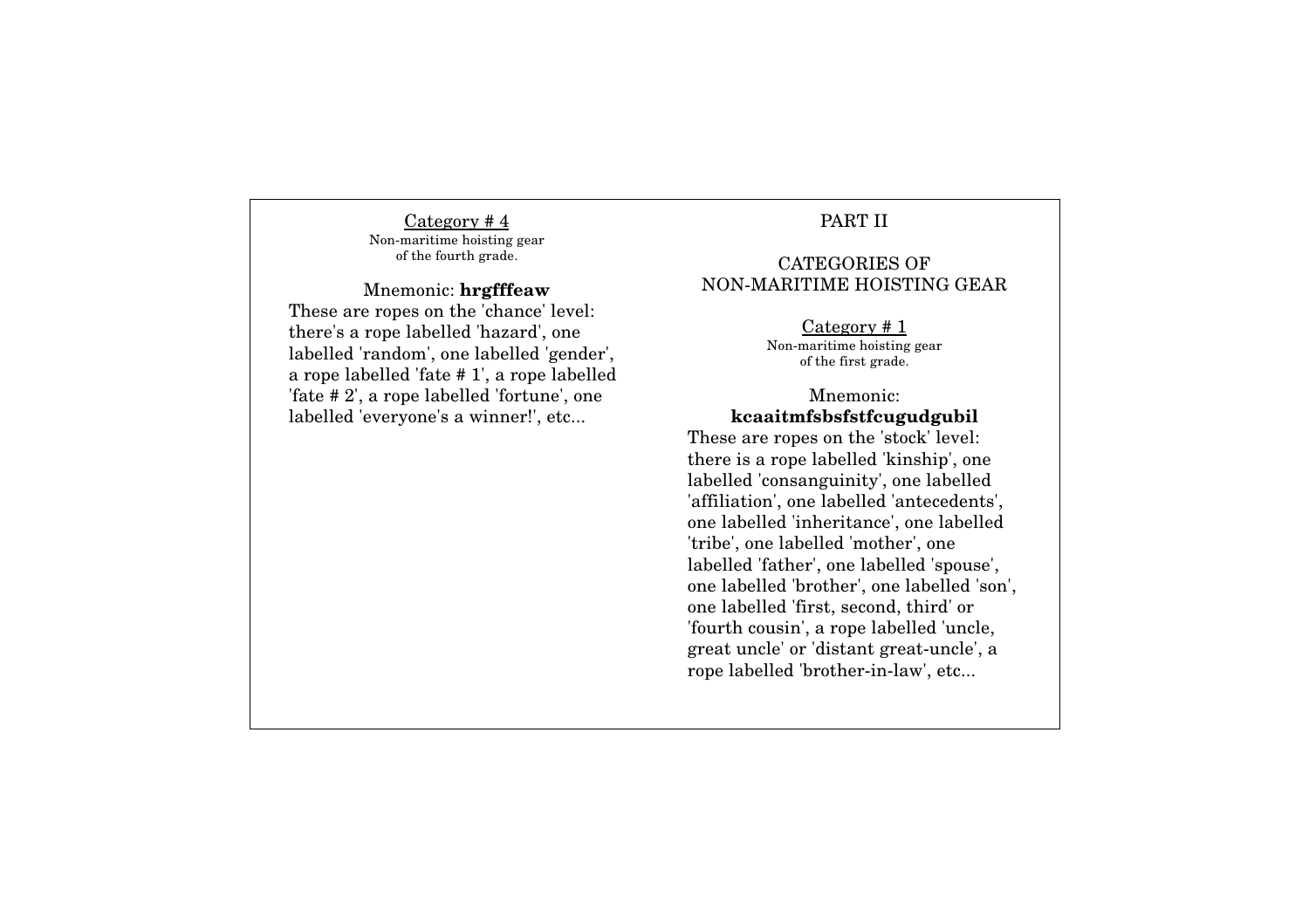Category # 2 Non-maritime hoisting gear of the second grade.

Mnemonic: **fsimdbcersgdaevcmfb** These are ropes on the 'trade' level: there's a rope labelled 'price', one labelled 'savings', one labelled 'investments', one labelled 'monopoly', one labelled 'deal', one labelled 'boycot', one labelled 'cash', one labelled 'exchange rate', one labelled 'scarcity', one labelled 'guilder', one labelled 'dollar', one labelled 'American Express', one labelled 'Visa', one labelled 'Chase Manhattan', one labelled 'Fleet Bank', etc....

Category # 3 Non-maritime hoisting gear of the third grade.

Mnemonic: **drsddraracplpsp** These are ropes on the 'discourse' level: there's a rope labelled 'rhetoric', one labelled 'soliloquy', one labelled 'dialogue', one labelled 'dialectic', one labelled 'rap', one labelled 'appeal', one labelled 'reconsideration', one labelled 'argumentation', one labelled 'firearms license', one labelled 'conviction', one labelled 'persuasion', one labelled 'lobby', one labelled 'powwow', one labelled 'IBM', one labelled 'speculation', one labelled 'principle', one labelled 'encyclical', one labelled 'one size fit all', etc....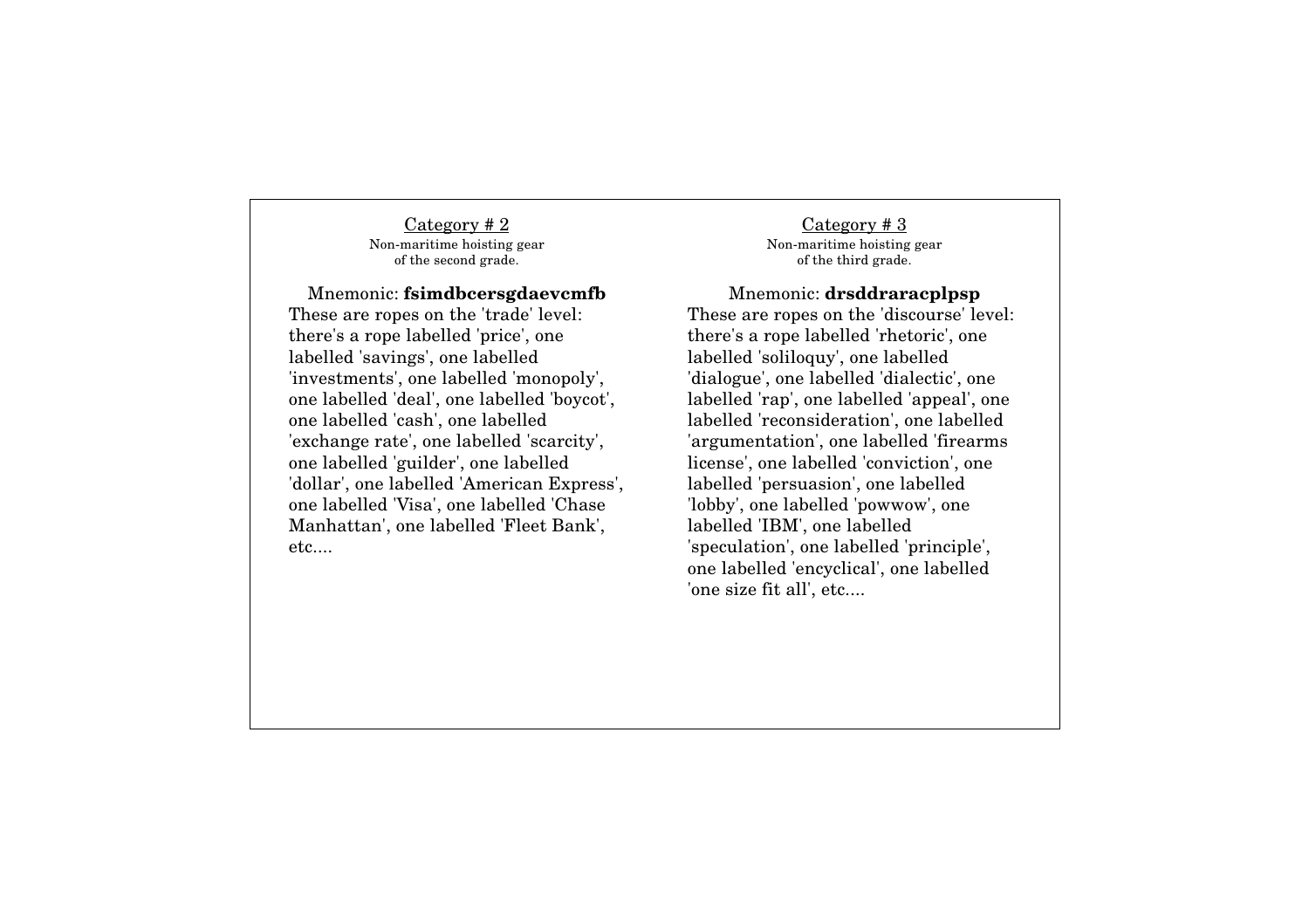# **DEDICATION**

Mass, friction and gravity are phenomena that affect our daily life. Pulley systems make it possible to do work more conveniently. However, the system itself is not a source of energy. Rather work is fed into it, and the system may change the work in one of three ways:

- it changes the direction of the force, so that it is more convenient to apply;
- it changes the magnitude of the force in order to decrease speed or distance;
- it changes the magnitude of the force, so that a small input force can be used to overcome a large output force.

Life is so much easier for those who know which wire to pull, for those who know the ropes.

*Communicating Vessels Editions*

© 1998, **"Communicating Vessels Editions"** Staten Island, N.Y.